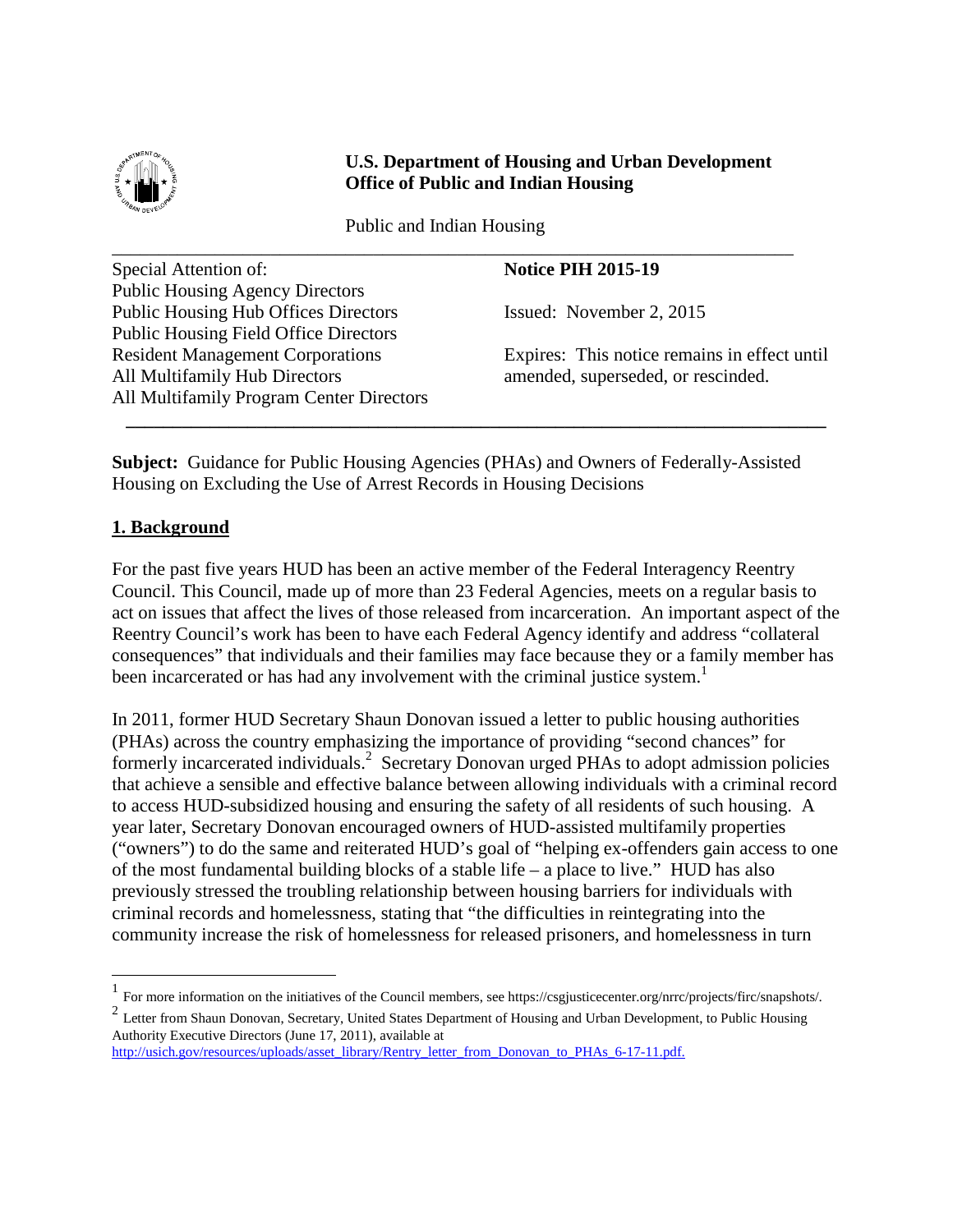increases the risk of subsequent re-incarceration."3 increases the risk of subsequent re-incarceration."[3](#page-1-0)

At a time when an estimated 100 million (or nearly one in three) Americans have some type of At a time when an estimated 100 million (or nearly one in three) Americans have some type of criminal record,<sup>[4](#page-1-1)</sup> HUD remains committed to the goal of providing second chances to formerly incarcerated individuals where appropriate and to ensuring that individuals are not denied access incarcerated individuals where appropriate and to ensuring that individuals are not denied access to HUD-subsidized housing on the basis of inaccurate, incomplete, or otherwise unreliable to HUD-subsidized housing on the basis of inaccurate, incomplete, or otherwise unreliable evidence of past criminal conduct. With those aims, and in response to requests from housing evidence of past criminal conduct. With those aims, and in response to requests from housing providers and prospective tenants for guidance from HUD regarding the proper use of criminal providers and prospective tenants for guidance from HUD regarding the proper use of criminal records in housing decisions, HUD is issuing this notice.

#### **2. Purpose 2. Purpose**

The purpose of this Notice is to inform PHAs and owners of other federally-assisted housing that The purpose of this Notice is to inform PHAs and owners of other federally-assisted housing that arrest records may not be the basis for denying admission, terminating assistance or evicting arrest records may not be the basis for denying admission, terminating assistance or evicting tenants, to remind PHAs and owners that HUD does not require their adoption of "One Strike" tenants, to remind PHAs and owners that HUD does not require their adoption of "One Strike" policies, and to remind them of their obligation to safeguard the due process rights of applicants policies, and to remind them of their obligation to safeguard the due process rights of applicants and tenants. and tenants.

The Notice also reminds PHAs and owners of their obligation to ensure that any admissions and The Notice also reminds PHAs and owners of their obligation to ensure that any admissions and occupancy requirements they impose comply with applicable civil rights requirements contained occupancy requirements they impose comply with applicable civil rights requirements contained in the Fair Housing Act, Title VI of the Civil Rights Act of 1964, Section 504 of the in the Fair Housing Act, Title VI of the Civil Rights Act of 1964, Section 504 of the Rehabilitation Act, and Titles II and III of the Americans with Disabilities Act of 1990, and the Rehabilitation Act, and Titles II and III of the Americans with Disabilities Act of 1990, and the other equal opportunity provisions listed in 24 CFR 5.105. other equal opportunity provisions listed in 24 CFR 5.105.

Finally, the Notice provides best practices and peer examples for PHAs and owners to review. Finally, the Notice provides best practices and peer examples for PHAs and owners to review.

### **3. HUD Does Not Require PHAs and Owners to Adopt "One Strike" Policies 3. HUD Does Not Require PHAs and Owners to Adopt "One Strike" Policies**

HUD does not require that PHAs and owners adopt or enforce so-called "one-strike" rules that HUD does not require that PHAs and owners adopt or enforce so-called "one-strike" rules that deny admission to anyone with a criminal record or that require automatic eviction any time a deny admission to anyone with a criminal record or that require automatic eviction any time a household member engages in criminal activity in violation of their lease. Instead, in most cases, household member engages in criminal activity in violation of their lease. Instead, in most cases, PHAs and owners have discretion to decide whether or not to deny admission to an applicant PHAs and owners have discretion to decide whether or not to deny admission to an applicant with certain types of criminal history, or terminate assistance or evict a household if a tenant, with certain types of criminal history, or terminate assistance or evict a household if a tenant, household member, or guest engages in certain drug-related or certain other criminal activity on household member, or guest engages in certain drug-related or certain other criminal activity on or off the premises (in the case of public housing) or on or near the premises (in the case of or off the premises (in the case of public housing) or on or near the premises (in the case of Section 8 programs). $5$ 

<span id="page-1-0"></span> $3$  Guidance on Housing Individuals and Families Experiencing Homelessness Though the Public Housing and Housing Choice Voucher Programs, HUD PIH Notice 2013-15 (HA), 8 (June 10, 2013), available at http://1.usa.govilafx3VY. Voucher Programs, HUD PIH Notice 2013-15 (HA), 8 (June 10, 2013), available at http://1.usa.gov/1afx3VY.

<span id="page-1-1"></span><sup>&</sup>lt;sup>4</sup> Bureau of Justice Statistics, U.S. Dep't of Justice, Survey of State Criminal History Information Systems, 2012, 3 (Jan. 2014), available at https://www.ncjrs.gov/pdffiles1 /bj s/grants/244563 .pdf. available at https://www.ncjrs.gov/pdffiles1/bjs/grants/244563.pdf.

<span id="page-1-2"></span><sup>&</sup>lt;sup>5</sup> HUD regulations outline the limited instances where denial of admission or termination of assistance is required in the public housing, Housing Choice Voucher and Section 8 multifamily programs. See 24 CFR Part 5, subpart I; Part 960, subpart B; Part 966, subpart A; Part 982, subpart L. 966, subpart A; Part 982, subpart L.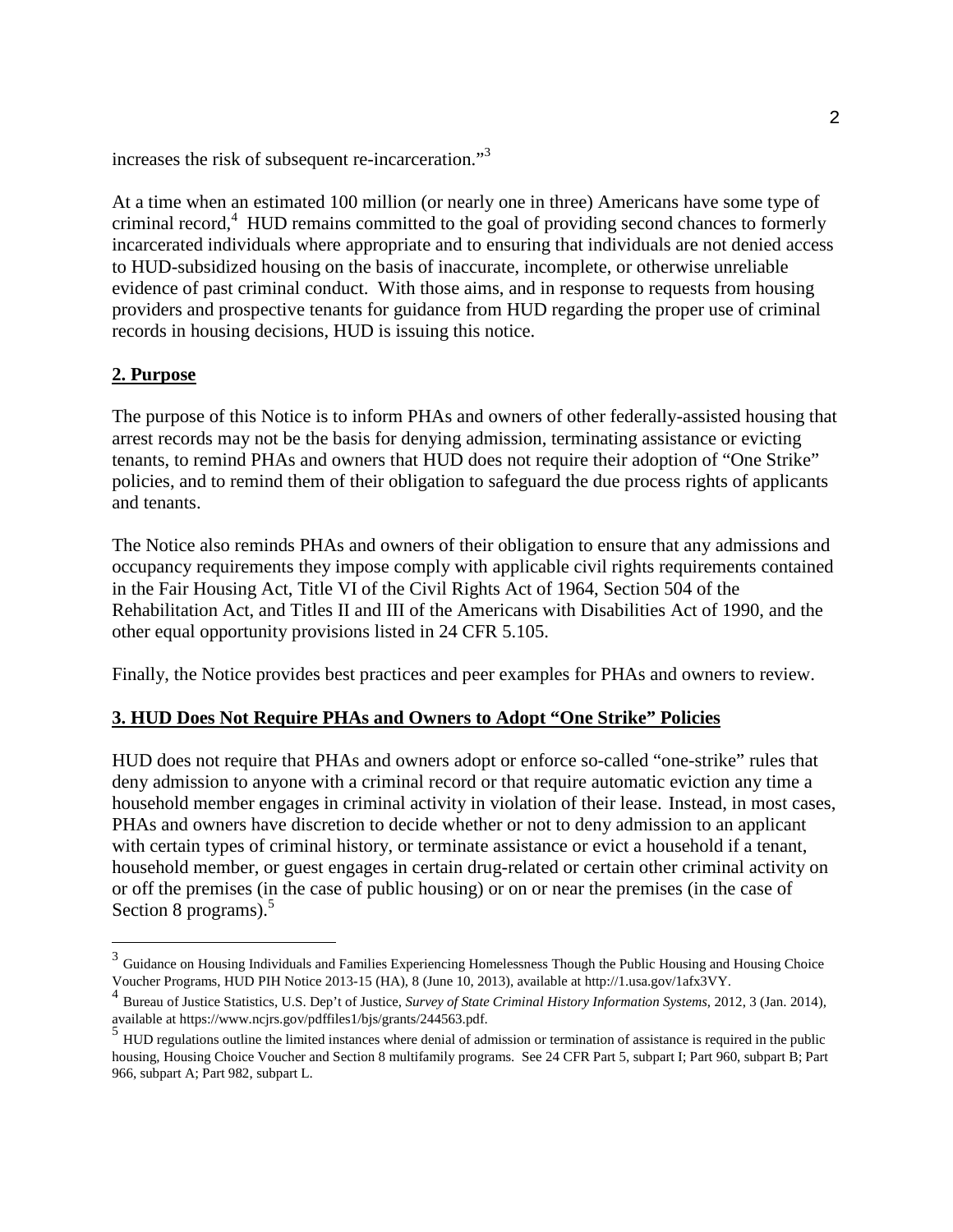In deciding whether to exercise their discretion to admit or retain an individual or household that In deciding whether to exercise their discretion to admit or retain an individual or household that has engaged in criminal activity, PHAs and owners may consider all of the circumstances has engaged in criminal activity, PHAs and owners may consider all of the circumstances relevant to the particular admission or eviction decision, including but not limited to: the relevant to the particular admission or eviction decision, including but not limited to: the seriousness of the offending action; the effect that eviction of the entire household would have seriousness of the offending action; the effect that eviction of the entire household would have on family members not involved in the criminal activity; and the extent to which the leaseholder has taken all reasonable steps to prevent or mitigate the criminal activity. Additionally, when has taken all reasonable steps to prevent or mitigate the criminal activity. Additionally, when specifically considering whether to deny admission or terminate assistance or tenancy for illegal specifically considering whether to deny admission or terminate assistance or tenancy for illegal drug use by a household member who is no longer engaged in such activity, a PHA or owner drug use by a household member who is no longer engaged in such activity, a PHA or owner may consider whether the household member is participating in or has successfully completed a may consider whether the household member is participating in or has successfully completed a drug rehabilitation program, or has otherwise been rehabilitated successfully.<sup>6</sup>

### **4. An Arrest is Not Evidence of Criminal Activity that Can Support an Adverse 4. An Arrest is Not Evidence of Criminal Activity that Can Support an Adverse Admission, Termination, or Eviction Decision Admission, Termination, or Eviction Decision**

Subject to limitations imposed by the Fair Housing Act and other civil rights requirements,<sup>[7](#page-2-1)</sup> PHAs and owners generally retain broad discretion in setting admission, termination of PHAs and owners generally retain broad discretion in setting admission, termination of assistance, and eviction policies for their programs and properties. Even so, such policies must assistance, and eviction policies for their programs and properties. Even so, such policies must ensure that adverse housing decisions based upon criminal activity are supported by sufficient ensure that adverse housing decisions based upon criminal activity are supported by sufficient evidence that the individual engaged in such activity. Specifically, before a PHA or owner evidence that the individual engaged in such activity. Specifically, before a PHA or owner denies admission to, terminates the assistance of, or evicts an individual or household on the denies admission to, terminates the assistance of, or evicts an individual or household on the basis of criminal activity by a household member or guest, the PHA or owner must determine basis of criminal activity by a household member or guest, the PHA or owner must determine that the relevant individual engaged in such activity. that the relevant individual engaged in such activity.

HUD has reviewed relevant case law and determined that the fact that an individual was arrested HUD has reviewed relevant case law and determined that the fact that an individual was arrested is not evidence that he or she has engaged in criminal activity. Accordingly, the fact that there has been an arrest for a crime is not a basis for the requisite determination that the relevant has been an arrest for a crime is not a basis for the requisite determination that the relevant individual engaged in criminal activity warranting denial of admission, termination of assistance, individual engaged in criminal activity warranting denial of admission, termination of assistance, or eviction. or eviction.

An arrest shows nothing more than that someone probably suspected the person apprehended of An arrest shows nothing more than that someone probably suspected the person apprehended of an offense. In many cases, arrests do not result in criminal charges, and even where they do, an offense. In many cases, arrests do not result in criminal charges, and even where they do, such charges can be and often are dismissed or the person is not convicted of the crime alleged. such charges can be and often are dismissed or the person is not convicted of the crime alleged. In fact, in the 75 largest counties in the country, approximately one-third of felony arrests did not In fact, in the 75 largest counties in the country, approximately one-third of felony arrests did not result in conviction, with about one-quarter of all cases ending in dismissal.<sup>8</sup>

Moreover, arrest records are often inaccurate or incomplete (e.g., by failing to indicate whether Moreover, arrest records are often inaccurate or incomplete (e.g., by failing to indicate whether

<span id="page-2-0"></span> $6$  See 24 CFR 5.852, 960.203(d), 966.4(l)(5)(vii), 982.310(h) (describing PHA and owner discretion in screening and evictions actions related to criminal activity). actions related to criminal activity).

<span id="page-2-1"></span>See 24 CFR 5.852(e) ("admission and eviction decisions must be consistent with fair housing and equal opportunity provisions of [24 CFR 5.105]"); see also 24 CFR 960.202(c)(3), 966.6(1)(vii)(F), 982.310(h)(4), 982.552(c)(2)(v). of [24 CFR 5.105]"); see also 24 CFR 960.202(c)(3), 966.6(l)(vii)(F), 982.310(h)(4), 982.552(c)(2)(v). 7

<span id="page-2-2"></span><sup>8&</sup>lt;br>Brian A. Reaves, Bureau of Justice Statistics, U.S. Dep't of Justice, Felony Defendants in Large Urban Counties, 2009, at 22, Table 21 (2013), http://www.bjs.gov/content/pub/pdf/fdluc09.pdf.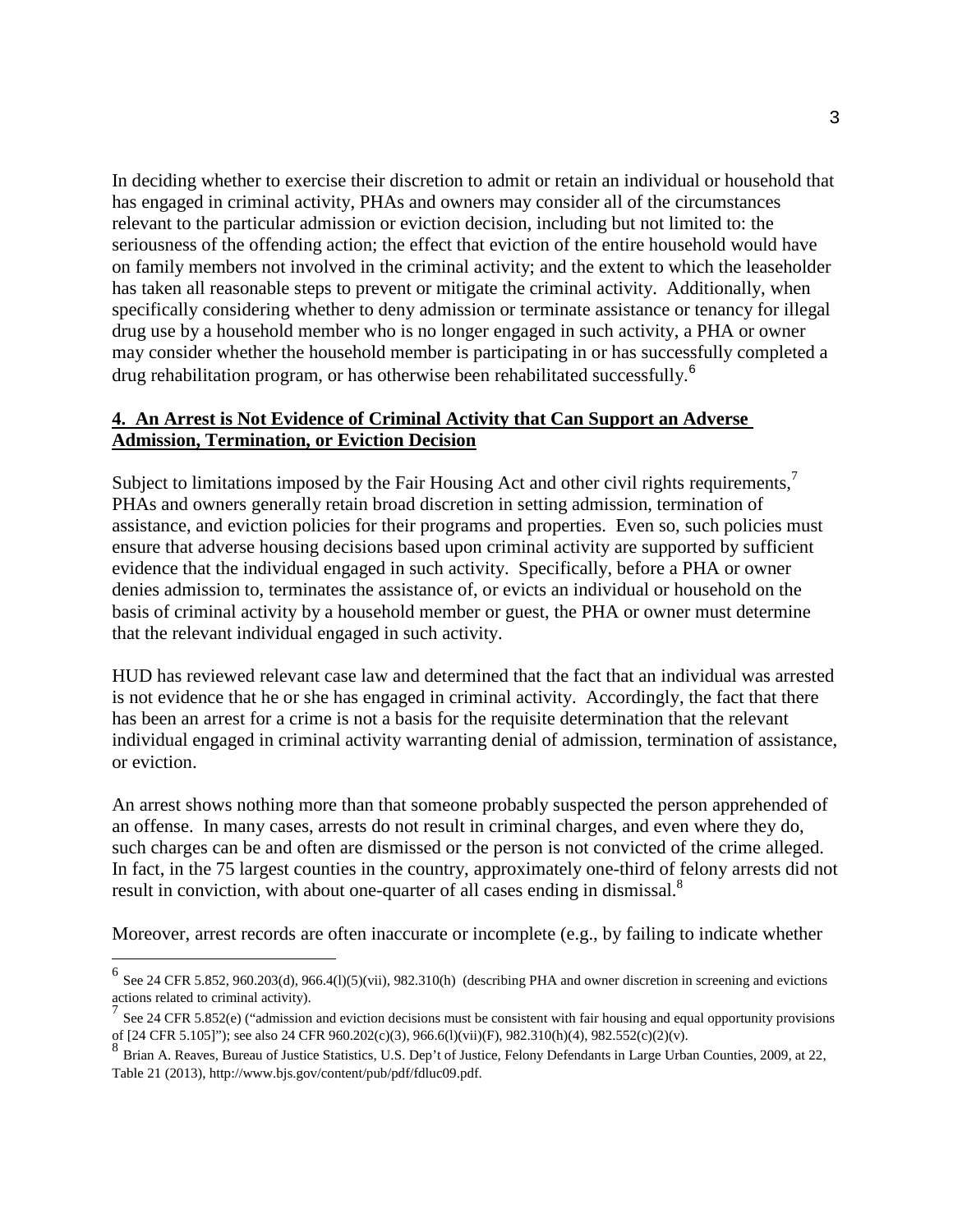the individual was prosecuted, convicted, or acquitted), such that reliance on arrests not resulting the individual was prosecuted, convicted, or acquitted), such that reliance on arrests not resulting in conviction as the basis for denying applicants or terminating the assistance or tenancy of a in conviction as the basis for denying applicants or terminating the assistance or tenancy of a household or household member may result in unwarranted denials of admission to or eviction household or household member may result in unwarranted denials of admission to or eviction from federally subsidized housing.<sup>9</sup>

With respect to the Section 8 tenant-based and moderate rehabilitation programs, HUD With respect to the Section 8 tenant-based and moderate rehabilitation programs, HUD regulations specifically provide that termination of assistance for criminal activity must be based on a "preponderance of the evidence" that the tenant, or other household member, or guest engaged in such activity. For public housing as well, applicants or tenants may not be denied admission or evicted based on mere suspicion that they, a household member, or guest has admission or evicted based on mere suspicion that they, a household member, or guest has engaged in criminal activity. Where PHAs or owners seek eviction, they should be prepared to engaged in criminal activity. Where PHAs or owners seek eviction, they should be prepared to persuade a court that the eviction is justified based on sufficient evidence of criminal activity in persuade a court that the eviction is justified based on sufficient evidence of criminal activity in violation of the lease. violation of the lease.

For these reasons, a PHA or owner may not base a determination that an applicant or household For these reasons, a PHA or owner may not base a determination that an applicant or household engaged in criminal activity warranting denial of admission, termination of assistance, or engaged in criminal activity warranting denial of admission, termination of assistance, or eviction on a record of arrest(s). eviction on a record of arrest(s).

Although a record of arrest(s) may not be used to deny a housing opportunity, PHAs and owners Although a record of arrest(s) may not be used to deny a housing opportunity, PHAs and owners may make an adverse housing decision based on the conduct underlying an arrest if the conduct may make an adverse housing decision based on the conduct underlying an arrest if the conduct indicates that the individual is not suitable for tenancy and the PHA or owner has sufficient indicates that the individual is not suitable for tenancy and the PHA or owner has sufficient evidence other than the fact of arrest that the individual engaged in the conduct. The conduct, evidence other than the fact of arrest that the individual engaged in the conduct. The conduct, not the arrest, is what is relevant for admissions and tenancy decisions. not the arrest, is what is relevant for admissions and tenancy decisions.

An arrest record can trigger an inquiry into whether there is sufficient evidence for a PHA or An arrest record can trigger an inquiry into whether there is sufficient evidence for a PHA or owner to determine that a person engaged in disqualifying criminal activity, but is not itself evidence on which to base a determination. PHAs and owners can utilize other evidence, such as evidence on which to base a determination. PHAs and owners can utilize other evidence, such as police reports detailing the circumstances of the arrest, witness statements, and other relevant police reports detailing the circumstances of the arrest, witness statements, and other relevant documentation to assist them in making a determination that disqualifying conduct occurred. documentation to assist them in making a determination that disqualifying conduct occurred. Reliable evidence of a conviction for criminal conduct that would disqualify an individual for Reliable evidence of a conviction for criminal conduct that would disqualify an individual for tenancy may also be the basis for determining that the disqualifying conduct in fact occurred. tenancy may also be the basis for determining that the disqualifying conduct in fact occurred.

#### **5. Protecting the Due Process Rights of Applicants and Tenants 5. Protecting the Due Process Rights of Applicants and Tenants**

Federal law requires that PHAs provide public housing, project-based Section 8, and Section 8 Federal law requires that PHAs provide public housing, project-based Section 8, and Section 8 HCV applicants with notification and the opportunity to dispute the accuracy and relevance of a HCV applicants with notification and the opportunity to dispute the accuracy and relevance of a criminal record *before* admission or assistance is denied on the basis of such record. Public criminal record *before* admission or assistance is denied on the basis of such record. Public housing and Section 8 applicants also must be afforded the right to request an informal hearing housing and Section 8 applicants also must be afforded the right to request an informal hearing

<span id="page-3-0"></span><sup>9&</sup>lt;br>See, e.g., U.S. Dep't of Justice, The Attorney General's Report on Criminal History Background Checks at 3, 17 (June 2006), http://www.justice.gov/olp/ag\_bgchecks\_report.pdf (reporting that the FBI's Interstate Identification Index system, which is the national system designed to provide automated criminal history record information and "the most comprehensive single source of criminal history information in the United States," is "still missing final disposition information for approximately 50 percent of its records"). its records").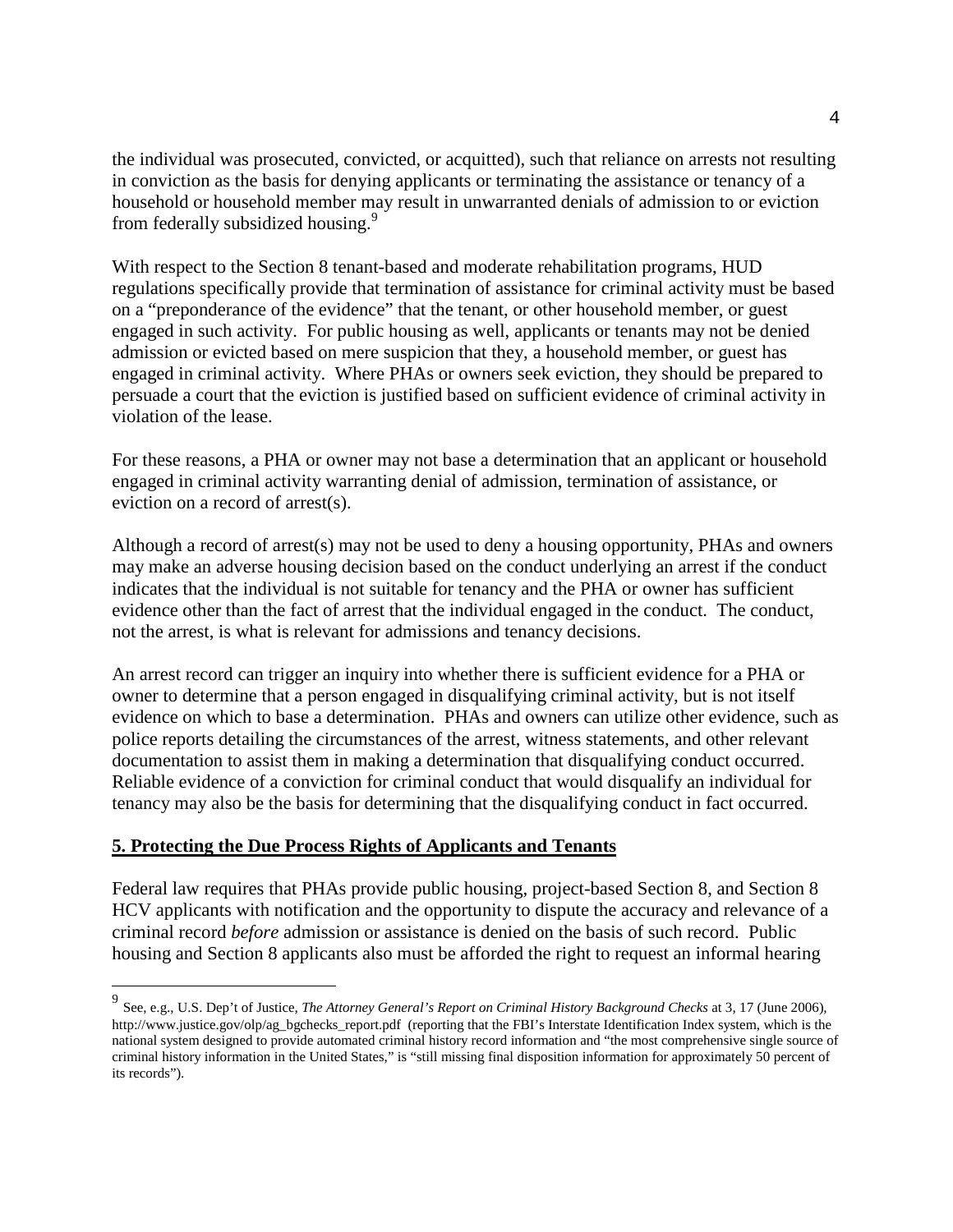or review *after* an application for housing assistance is denied. or review *after* an application for housing assistance is denied.

As with admissions decisions, federal law requires that PHAs provide public housing, project-As with admissions decisions, federal law requires that PHAs provide public housing, projectbased Section 8, and Section 8 HCV tenants with notice and the opportunity to dispute the based Section 8, and Section 8 HCV tenants with notice and the opportunity to dispute the accuracy and relevance of a criminal record before they evict or terminate the tenant's assistance accuracy and relevance of a criminal record before they evict or terminate the tenant's assistance on the basis of such record. Moreover, PHAs and owners may only terminate the tenancy or assistance of a public housing or project-based Section 8 tenant through either a judicial action in assistance of a public housing or project-based Section 8 tenant through either a judicial action in state or local court, or, in the case of a Section 8 HCV participant, through an administrative state or local court, or, in the case of a Section 8 HCV participant, through an administrative grievance hearing before an impartial hearing officer appointed by the PHA. In either case, the grievance hearing before an impartial hearing officer appointed by the PHA. In either case, the tenant must be afforded the basic elements of due process, including the right to be represented tenant must be afforded the basic elements of due process, including the right to be represented by counsel, to question witnesses, and to refute any evidence presented by the PHA or owner. by counsel, to question witnesses, and to refute any evidence presented by the PHA or owner.

## **6. Civil Rights Requirements and Consistent Application of Procedures and Standards 6. Civil Rights Requirements and Consistent Application of Procedures and Standards**

PHAs and owners must ensure that any screening, eviction, or termination of assistance policies PHAs and owners must ensure that any screening, eviction, or termination of assistance policies and procedures comply with all applicable civil rights requirements contained in in the Fair and procedures comply with all applicable civil rights requirements contained in in the Fair Housing Act, Title VI of the Civil Rights Act of 1964, Section 504 of the Rehabilitation Act, and Housing Act, Title VI of the Civil Rights Act of 1964, Section 504 of the Rehabilitation Act, and Titles II and III of the Americans with Disabilities Act of 1990, and the other equal opportunity Titles II and III of the Americans with Disabilities Act of 1990, and the other equal opportunity provisions listed in 24 CFR 5.105. To that end, a PHA or owner should institute protocols that provisions listed in 24 CFR 5.105. To that end, a PHA or owner should institute protocols that assure that its procedures and standards are consistently applied and that decisions are made assure that its procedures and standards are consistently applied and that decisions are made based on accurate information. Inconsistent application of standards or decisions based on based on accurate information. Inconsistent application of standards or decisions based on partial or inaccurate information may result in liability under federal civil rights laws. See, e.g., partial or inaccurate information may result in liability under federal civil rights laws. See, e.g., Allen v. Muriello, 217 F. 3rd 517 (7th Cir. 2000) (allegation that African American applicant for Allen v. Muriello, 217 F. 3rd 517 (7th Cir. 2000) (allegation that African American applicant for federal housing assistance was given less opportunity to contest erroneous record of criminal federal housing assistance was given less opportunity to contest erroneous record of criminal activity than two similarly situated white applicants established a prima facie case of activity than two similarly situated white applicants established a prima facie case of discrimination under the Fair Housing Act). discrimination under the Fair Housing Act).

## **7. Best Practices and Peer Examples 7. Best Practices and Peer Examples**

PHAs and owners are encouraged to adopt admissions and continuing occupancy policies based PHAs and owners are encouraged to adopt admissions and continuing occupancy policies based on the best practices highlighted below to guard against unwarranted denial of assistance, termination from program participation, or eviction from federally assisted housing. These best termination from program participation, or eviction from federally assisted housing. These best practices incorporate clear standards for using information about criminal history in an admission practices incorporate clear standards for using information about criminal history in an admission or continuing participation decision. PHAs and owners are also encouraged to read the Shriver Report entitled "When Discretion Means Denial: A National Perspective on Criminal Records Report entitled "When Discretion Means Denial: A National Perspective on Criminal Records Barriers to Federally Subsidized Housing." Barriers to Federally Subsidized Housing."

### *Examples of PHA Best Practices on the Use of Criminal Records Examples of PHA Best Practices on the Use of Criminal Records*

A. Many PHAs have adopted written admission policies that limit their criminal record A. Many PHAs have adopted written admission policies that limit their criminal record screening to assessments of conviction records. screening to assessments of conviction records.

### *Examples of PHA Best Practices on Screening for Criminal Activity Examples of PHA Best Practices on Screening for Criminal Activity*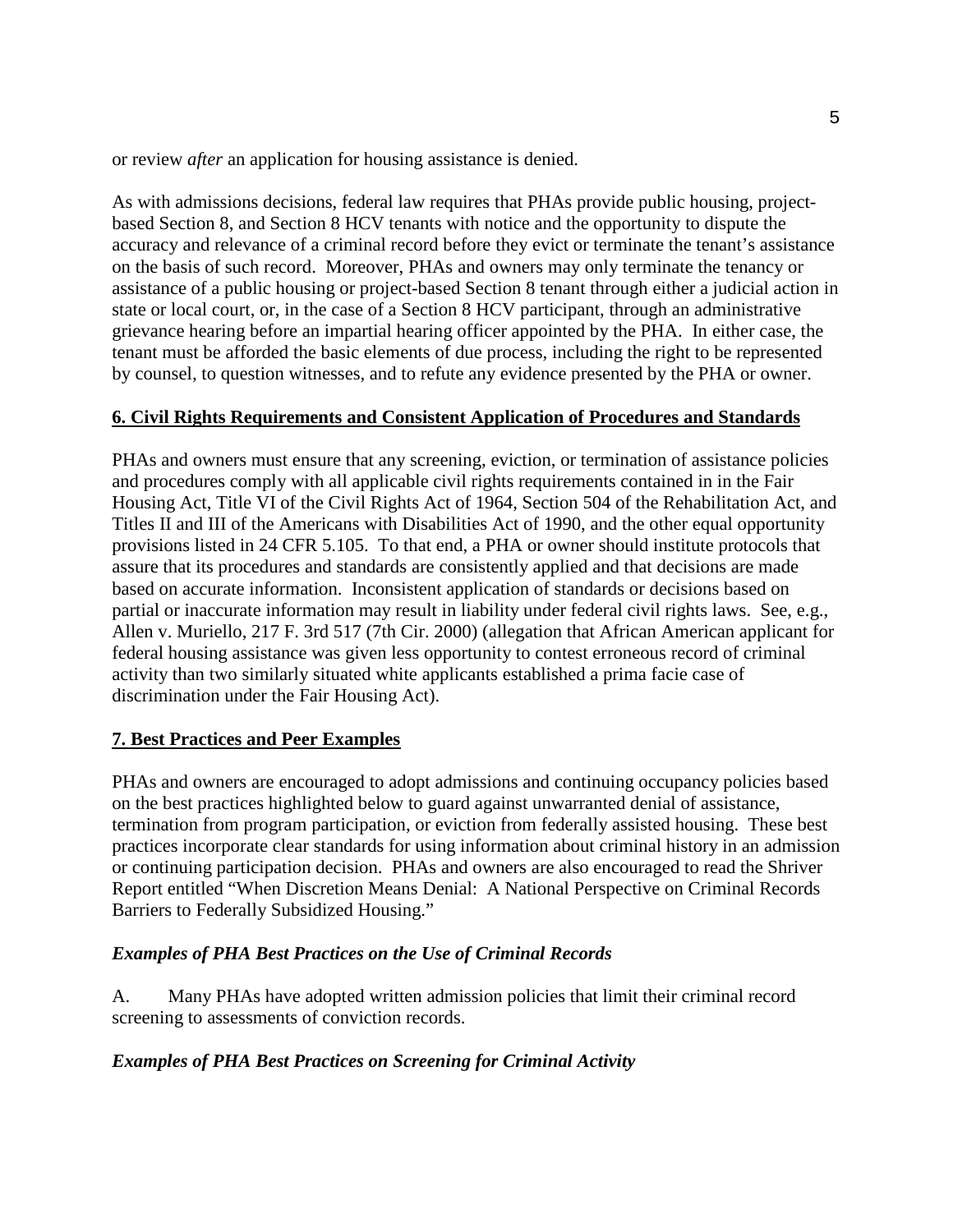A. Some PHAs allow public housing and Housing Choice Voucher applicants to address and A. Some PHAs allow public housing and Housing Choice Voucher applicants to address and present mitigating circumstances regarding criminal backgrounds prior to admission decisions. present mitigating circumstances regarding criminal backgrounds prior to admission decisions. In some cases, doing so has produced cost savings due to fewer decision appeals. In some cases, doing so has produced cost savings due to fewer decision appeals.

B. Some PHAs have adopted lookback periods that limit what criminal conduct is considered during the screening process based on when the conduct occurred and/or the type of considered during the screening process based on when the conduct occurred and/or the type of conduct. For example, when screening HCV applicants, one PHA has adopted a twelve-month lookback period for drug-related criminal activity and a twenty-four month lookback period for lookback period for drug-related criminal activity and a twenty-four month lookback period for violent and other criminal activity that threatens the health, safety, or right to peaceful enjoyment violent and other criminal activity that threatens the health, safety, or right to peaceful enjoyment of the premises by other residents. of the premises by other residents.

C. Some PHAs have adopted admission policies that enumerate the specific factors that will C. Some PHAs have adopted admission policies that enumerate the specific factors that will be considered when the PHA evaluates an individual's criminal record, including: be considered when the PHA evaluates an individual's criminal record, including:

- a. Whether the applicant's offense bears a relationship to the safety and security of a. Whether the applicant's offense bears a relationship to the safety and security of other residents; other residents;
- b. The level of violence, if any, of the offense for which the applicant was convicted; b. The level of violence, if any, of the offense for which the applicant was convicted;
- c. Length of time since the conviction; c. Length of time since the conviction;
- d. The number of convictions that appear on the applicant's criminal history; d. The number of convictions that appear on the applicant's criminal history;
- e. If the applicant is now in recovery for an addiction, whether the applicant was e. If the applicant is now in recovery for an addiction, whether the applicant was under the influence of alcohol or illegal drugs at the time of the offense; and under the influence of alcohol or illegal drugs at the time of the offense; and
- f. Any rehabilitation efforts that the applicant has undertaken since the time of f. Any rehabilitation efforts that the applicant has undertaken since the time of conviction. conviction.

D. Some PHAs have implemented pilot programs that allow formerly incarcerated persons D. Some PHAs have implemented pilot programs that allow formerly incarcerated persons who have been released from prison within the past two or three years to be added to an existing who have been released from prison within the past two or three years to be added to an existing voucher of a family member if all involved agree to participate and the formerly incarcerated voucher of a family member if all involved agree to participate and the formerly incarcerated individual agrees to six months to one year of supportive services with nonprofit partners. individual agrees to six months to one year of supportive services with nonprofit partners.

E. One PHA has hired an offender reentry housing specialist who collaborates with a E. One PHA has hired an offender reentry housing specialist who collaborates with a formerly incarcerated individual's parole officer, landlord, and treatment provider to ensure formerly incarcerated individual's parole officer, landlord, and treatment provider to ensure successful reentry into the community.

# *Example of PHA Best Practices on Evicting and Terminating Assistance for Criminal Activity Example of PHA Best Practices on Evicting and Terminating Assistance for Criminal Activity*

A. Some PHAs have adopted policies that list the circumstances that will be considered prior A. Some PHAs have adopted policies that list the circumstances that will be considered prior to a termination of the lease on the basis of criminal activity, including: to a termination of the lease on the basis of criminal activity, including:

- a. The seriousness of the offending action, especially with respect to how it would a. The seriousness of the offending action, especially with respect to how it would affect other residents; affect other residents;
- b. The extent of participation or culpability of the leaseholder, or other household b. The extent of participation or culpability of the leaseholder, or other household members, in the offending action, including whether the culpable member is a members, in the offending action, including whether the culpable member is a minor, a person with disabilities, or a victim of domestic violence, dating minor, a person with disabilities, or a victim of domestic violence, dating violence, sexual assault, or stalking; violence, sexual assault, or stalking;
- c. The effects that the eviction will have on other family members who were not c. The effects that the eviction will have on other family members who were not involved in the action or failure to act; involved in the action or failure to act;